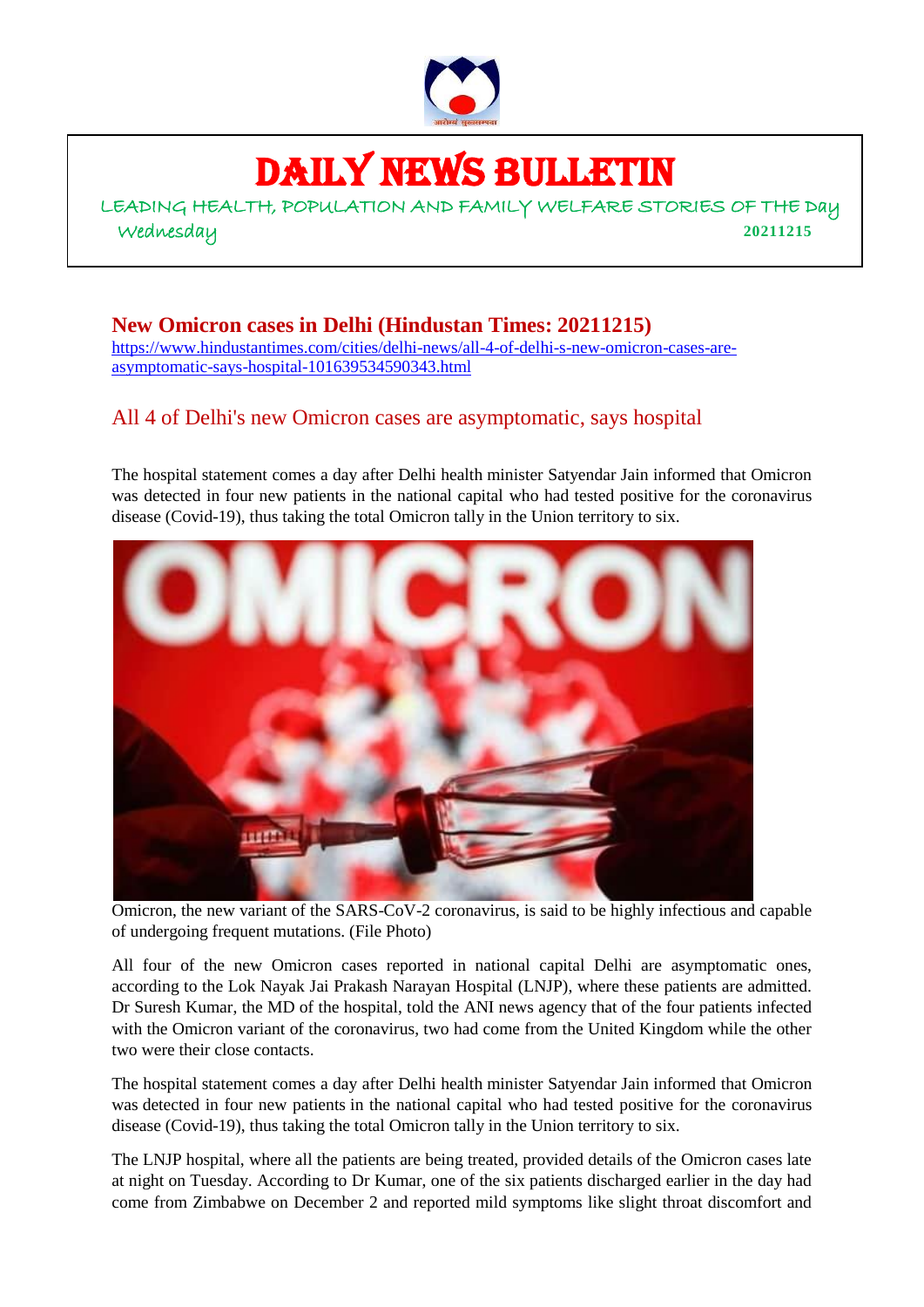weakness. "But he returned completely healthy after 10 days," he noted. "Omicron patients have mild symptoms, stable oxygen rates, and no need for the ICU."

Of the 38 total Covid-19 patients currently admitted at the hospital, two or three more shall be discharged within Wednesday, he said, adding that the medical facility currently has 50 dedicated Covid beds in view of the new variant of the virus but that number can be increased if need be.

Omicron, the new variant of the SARS-CoV-2 coronavirus said to be highly infectious and capable of undergoing frequent mutations, was first reported to the World Health Organization (WHO) from South Africa on November 25 this year. As per the WHO, the first known confirmed B.1.1.529 infection was from a specimen collected on November 9.

On November 26, the WHO named the new B.1.1.529 strain as 'Omicron', also classifying it as a 'variant of concern'.

#### **New Delhi's air continues (Hindustan Times: 20211215)**

[https://www.hindustantimes.com/cities/delhi-news/all-4-of-delhi-s-new-omicron-cases-are](https://www.hindustantimes.com/cities/delhi-news/all-4-of-delhi-s-new-omicron-cases-are-asymptomatic-says-hospital-101639534590343.html)[asymptomatic-says-hospital-101639534590343.html](https://www.hindustantimes.com/cities/delhi-news/all-4-of-delhi-s-new-omicron-cases-are-asymptomatic-says-hospital-101639534590343.html)

### [New Delhi's air continues to be 'very poor'](https://www.hindustantimes.com/cities/delhi-news/delhi-air-continues-to-be-very-poor-101639540279132.html)



#### **HIV at higher risk for heart failure (Hindustan Times: 20211215)**

[https://www.hindustantimes.com/lifestyle/health/people-with-hiv-at-higher-risk-for-heart-failure](https://www.hindustantimes.com/lifestyle/health/people-with-hiv-at-higher-risk-for-heart-failure-study-101639534656864.html)[study-101639534656864.html](https://www.hindustantimes.com/lifestyle/health/people-with-hiv-at-higher-risk-for-heart-failure-study-101639534656864.html)

#### PEOPLE WITH HIV AT HIGHER RISK FOR HEART FAILURE: STUDY

A new study found that people with HIV are at higher risk of developing heart failure than people without HIV.



People with HIV at higher risk for heart failure: Study(Unsplash)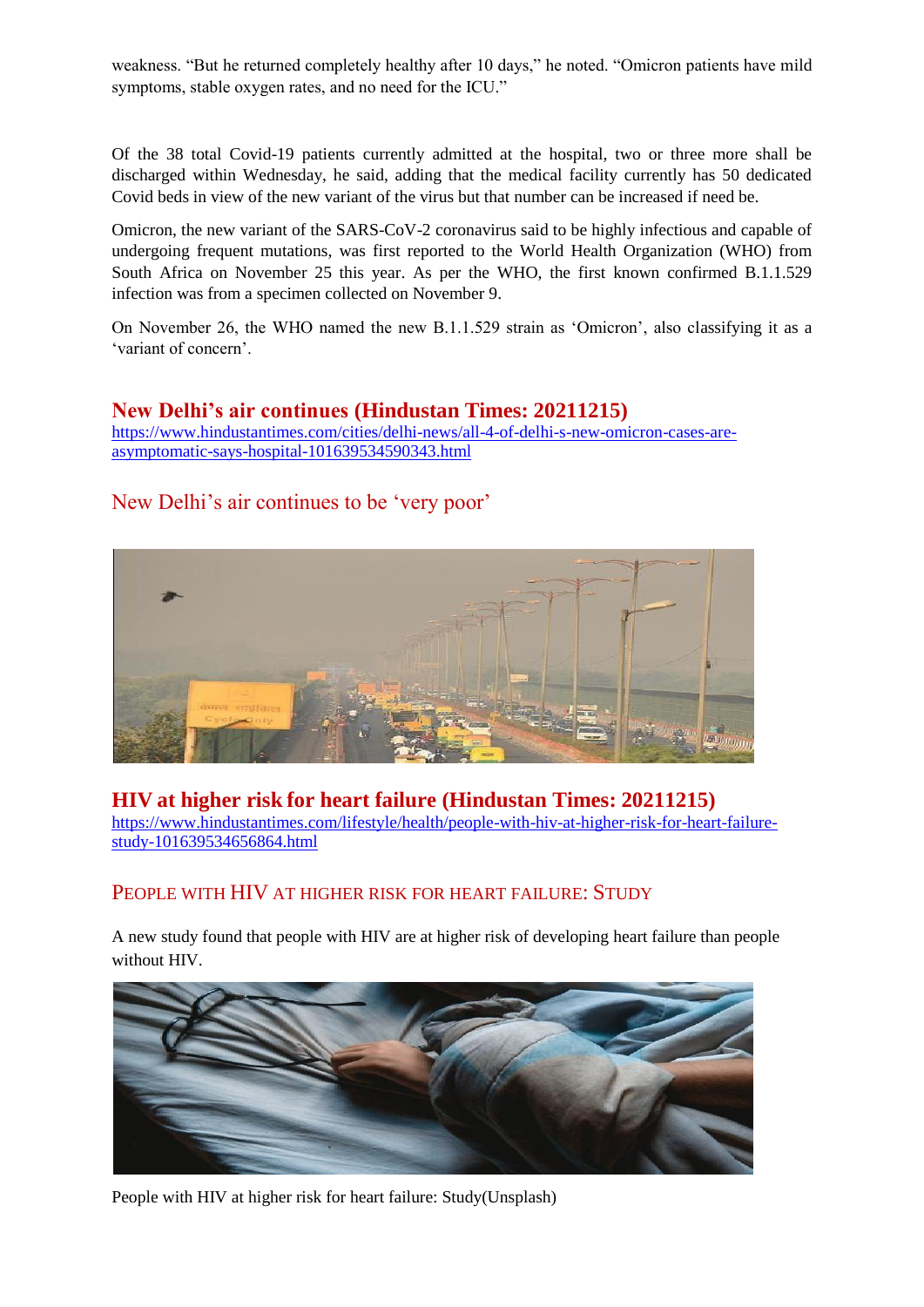A new study found that people with HIV are at higher risk of developing heart failure than people without HIV.

The research, published in Mayo Clinic Proceedings, is one of the largest studies to investigate heart failure risk in people with HIV and how that risk varies by age, gender, race, and ethnicity. "Cardiovascular disease has been an important concern for people with HIV for many, many years," said the study's senior author Michael J. Silverberg, PhD, MPH, a research scientist and HIV epidemiologist at the Kaiser Permanente Division of Research. "Most of the research in this area has focused on the risk of stroke and heart attacks. With this study, we now see the cardiovascular impacts for people with HIV extend to end-stage conditions such as [heart](https://www.hindustantimes.com/lifestyle/health/prevent-heart-attack-in-winter-season-with-these-easy-yoga-tips-and-asanas-101637665328840.html) failure."

Silverberg and his colleagues identified 38,868 people with HIV who were Kaiser Permanente members between 2000 and 2016 in one of 3 regions: Northern California, Southern California, and the Mid-Atlantic States. Next, they matched each person with up to 10 Kaiser Permanente members from the corresponding region who were the same age, gender, and race but did not have HIV; this group included 386,586 people. Lastly, they identified the people in both groups who had developed heart [failure](https://www.hindustantimes.com/lifestyle/health/winter-can-increase-risk-of-heart-attack-tips-to-take-care-of-your-heart-101637063173114.html) during follow-up.

The study found that people with HIV were 68 per cent more likely to develop heart failure than people who did not have HIV, and people who were age 40 or younger, female, or of Asian or Pacific Islander ethnicity were at the highest risk.

"In terms of young people, it's possible that they had fewer other complicating health issues, which made heart failure stand out," said the study's first author Alan S. Go, MD, a senior research scientist at the Division of Research. "In women, preliminary data suggest HIV may have a greater impact on their cardiac function than it does in men, due in part to hormonal regulation and enhanced myocardial fibrosis, but that needs to be investigated further. And, overall, not a lot is known about cardiac issues and HIV among Asians and Pacific Islanders."

The analyses accounted for whether a person had [risk factors](https://www.hindustantimes.com/lifestyle/health/air-pollution-road-traffic-noise-may-increase-heart-failure-risk-study-101633875240339.html) for heart disease or was on medications to prevent heart problems. "Our study showed that the higher risk wasn't due to differences in access to care," said Dr Go. "They were all getting the highest-quality care." The study also showed that the higher heart failure risk was not because people with HIV had more risk factors for heart disease or just experienced more heart attacks. In fact, there was a higher prevalence of risk factors for cardiovascular disease among those without HIV, Dr Go said.

The researchers said their study highlights why it is important for people with HIV and their health care providers to be aware that shortness of breath, fatigue, leg swelling, coughing, and chest pain can be signs of early heart failure. "HIV patients often receive all of their care in busy HIV primary care clinics, and it is possible that signs and symptoms of heart failure may be missed, resulting in delays in treatment," said Silverberg.

Kaiser Permanente has been at the forefront of addressing heart disease in people with HIV. "An early study from Kaiser Permanente Northern California was among the first to show that people with HIV are at higher risk for cardiovascular disease," Silverberg said, adding, "So, we've been aware of the heart problems in this setting for a long time, and our patients have received excellent preventive care. Despite that, we are still seeing a higher risk of heart failure, and we need more research to understand why so we can intervene earlier."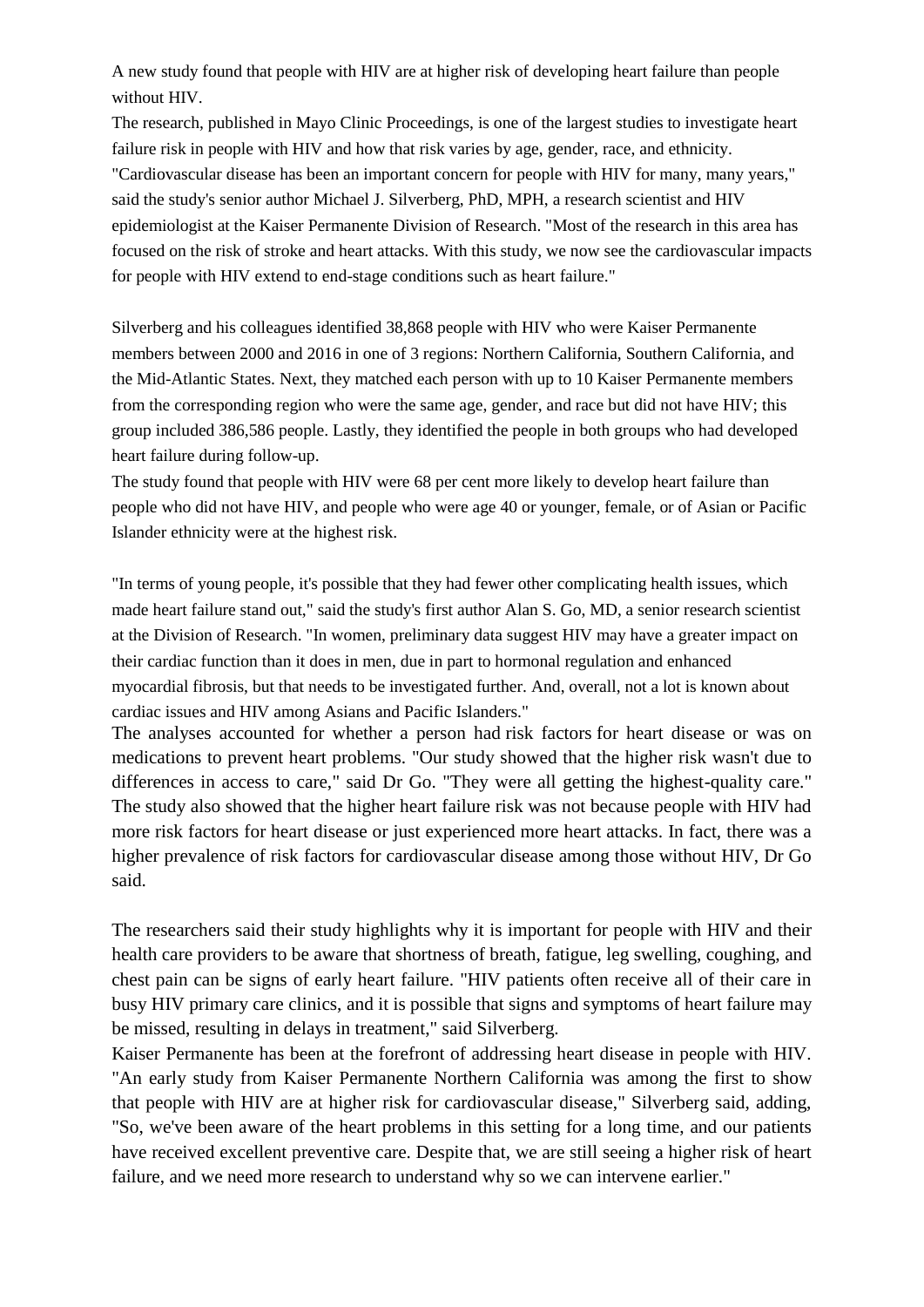## **Oxford study reveals Covid vaccines (Hindustan Times: 20211215)**

[https://www.hindustantimes.com/lifestyle/health/oxford-study-reveals-covid-vaccines-induce-lower](https://www.hindustantimes.com/lifestyle/health/oxford-study-reveals-covid-vaccines-induce-lower-antibody-levels-against-omicron-101639470335262.html)[antibody-levels-against-omicron-101639470335262.html](https://www.hindustantimes.com/lifestyle/health/oxford-study-reveals-covid-vaccines-induce-lower-antibody-levels-against-omicron-101639470335262.html)

# OXFORD STUDY REVEALS COVID VACCINES INDUCE LOWER ANTIBODY LEVELS AGAINST OMICRON

As per a new Oxford study, two doses of Pfizer and AstraZeneca Covid-19 vaccines induce lower antibody levels against Omicron coronavirus variant



Oxford study reveals Covid vaccines induce lower antibody levels against Omicron (Twitter/TRF\_Stories)

Two doses of Pfizer and AstraZeneca Covid-19 vaccines generate lower levels of antibodies against the [Omicron](https://www.hindustantimes.com/topic/Omicron) variant of coronavirus, according to a study which suggests that those previously infected or vaccinated may be at an increased risk of infection.

Researchers from the University of Oxford in the UK analysed the impact of the Omicron variant of concern on one of the immune responses generated by vaccination. Play Video

Pfizer said on Wednesday that a booster of its COVID-19 vaccine may offer important protection against the new Omicron variant even though the initial two doses appear significantly less effective. Pfizer and its partner BioNTech said that while two doses may not be strong enough to prevent infection, lab tests showed a booster increased by 25-fold people's levels of antibodies...

Two doses of Pfizer and AstraZeneca Covid-19 vaccines generate lower levels of antibodies against the [Omicron](https://www.hindustantimes.com/topic/Omicron) variant of coronavirus, according to a study which suggests that those previously infected or vaccinated may be at an increased risk of infection.

Researchers from the University of Oxford in the UK analysed the impact of the Omicron variant of concern on one of the immune responses generated by vaccination.

The yet-to-be peer-reviewed study, posted on the preprint repository MedRxiv on Monday, used blood samples from individuals who had previously received two doses of the AstraZeneca or Pfizer vaccines, and a live virus isolate.

The researchers demonstrate substantial decrease in neutralising titres -- a measure of the level of neutralising antibodies generated in responses to vaccination against, or infection from, Covid-19.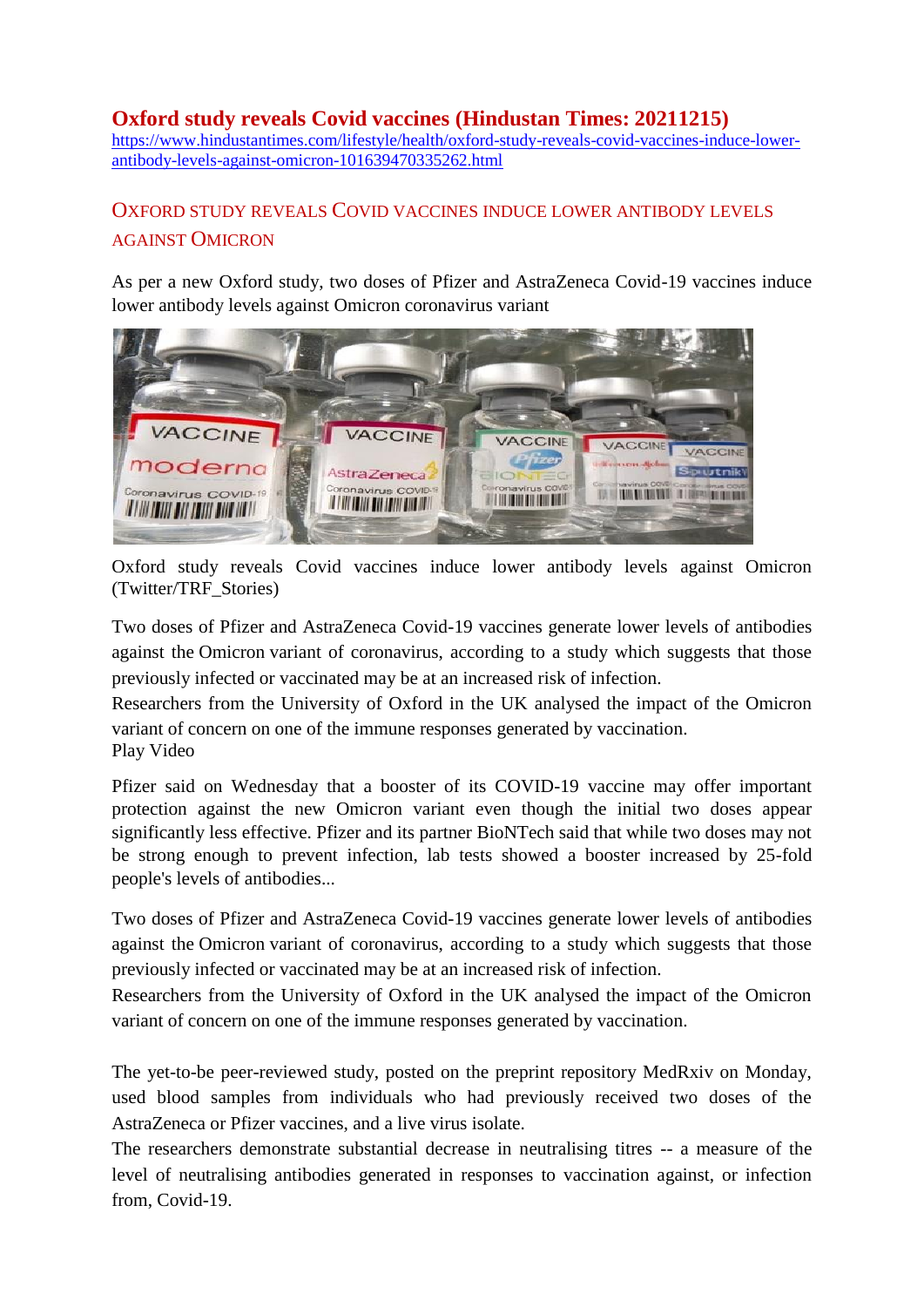The results indicate that the Omicron variant has the potential to drive a further wave of infections, including among those already vaccinated, the researchers said.

They, however, noted that there is currently no evidence of increased potential to cause severe disease, hospitalisations or deaths in vaccinated populations.

These results align with recently published data from UK Health Security Agency, showing reduced effectiveness of two doses of these vaccines against symptomatic disease due to the Omicron variant compared to Delta.

This effectiveness was, however, improved by a third dose of vaccine, the researchers said.

"These data will help those developing vaccines, and vaccination strategies, to determine the routes to best protect their populations, and press home the message that those who are offered booster vaccination should take it," said Professor Gavin Screaton, Head of the Oxford's Medical Sciences Division, and lead author of the paper.

"Whilst there is no evidence for increased risk of severe disease, or death, from the virus amongst vaccinated populations, we must remain cautious, as greater case numbers will still place a considerable burden on healthcare systems," Screaton said.

The researchers noted that these data are important but are only one part of the picture.

They only look at neutralising antibodies after the second dose, but do not tell us about cellular immunity, and this will also be tested using stored samples once the assays are available, they said.

"Importantly, we have not yet assessed the impact of a 'third dose' booster, which we know significantly increases antibody concentrations, and it is likely that this will lead to improved potency against the Omicron variant," said Matthew Snape, a professor at the University of Oxford and co-author of the study.

"Vaccination induces many arms of our immune system, including neutralising antibodies and T-cells," said Teresa Lambe, a professor at the University of Oxford, and an author on the paper.

"Real-world effectiveness data has shown us that vaccines continue to protect against severe disease with previous variants of concern. The best way to protect us going forward in this pandemic is by getting vaccines in arms," Lambe added.

## **Covid-19: India logged 6,984 new coronavirus infections (The Times of India: 20211215)**

[https://timesofindia.indiatimes.com/india/covid-19-india-logged-6984-new-coronavirus-infections](https://timesofindia.indiatimes.com/india/covid-19-india-logged-6984-new-coronavirus-infections-active-cases-in-country-decline-to-87562/articleshow/88291634.cms)[active-cases-in-country-decline-to-87562/articleshow/88291634.cms](https://timesofindia.indiatimes.com/india/covid-19-india-logged-6984-new-coronavirus-infections-active-cases-in-country-decline-to-87562/articleshow/88291634.cms)

Covid-19: India logged 6,984 new coronavirus infections, active cases in country decline to 87,562

NEW DELHI: India On Wednesday reported 6,984 new coronavirus infections, with the fresh cases, the total tally of Covid-19 cases in the country rose to 3,47,10,628. A decline of 1,431 cases has been recorded in the active Covid-19 caseload in a span of 24 hours.

The death toll, on the other hand, climbed to 4,76,135 with 247 fresh fatalities, according to the data updated on Union health ministry data at 8 am today. While the active cases declined to 87,562.

The daily rise in new coronavirus infections has been recorded below 15,000 for the last 48 days now.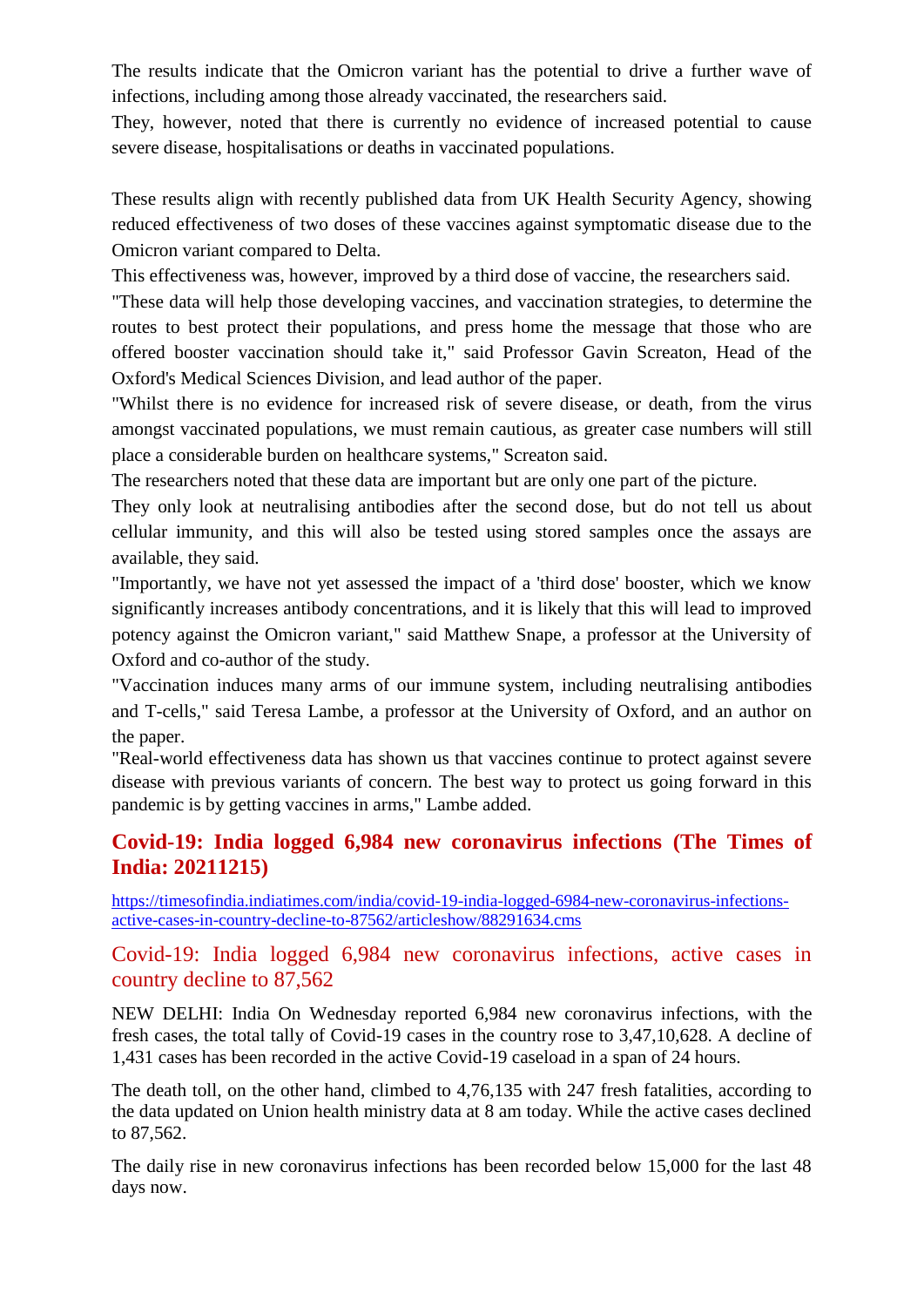The active cases comprise 0.25 per cent of the total infections, the lowest since March 2020, while the national Covid-19 recovery rate was recorded at 98.38 per cent, the highest since March 2020, the ministry said.

The daily positivity rate was recorded at 0.59 per cent. It has been less than two per cent for the last 72 days. The weekly positivity rate was also recorded at 0.67 per cent. It has been below one per cent for the last 31 days, according to the ministry.

The number of people who have recuperated from the disease surged to 3,41,46,931, while the case fatality rate was recorded at 1.37 per cent.

The cumulative doses administered in the country so far under the nationwide Covid-19 vaccination drive has exceeded 134.61 crore.

India's Covid-19 tally had crossed the 20-lakh mark on August 7, 2020, 30 lakh on August 23, 40 lakh on September 5 and 50 lakh on September 16. It went past 60 lakh on September 28, 70 lakh on October 11, crossed 80 lakh on October 29, 90 lakh on November 20 and surpassed the one-crore mark on December 19. India crossed the grim milestone of two crore on May 4 and three crore on June 23.

The 247 new fatalities include 174 from Kerala and 24 from Maharashtra.

Of the 174 deaths in Kerala, 28 were recorded over the last few days and 146 were designated as Covid-19 deaths after receiving appeals based on the new guidelines of the Centre and the directions of the Supreme Court, a Kerala state government release said on Tuesday.

A total of 4,76,135 deaths have been reported so far in the country including 1,41,288 from Maharashtra, 43,344 from Kerala, 38,275 from Karnataka, 36,633 from Tamil Nadu, 25,100 from Delhi, 22,914 from Uttar Pradesh and 19,620 from West Bengal.

The ministry stressed that more than 70 per cent of the deaths occurred due to comorbidities.

"Our figures are being reconciled with the Indian Council of Medical Research," the ministry said on its website, adding that state-wise distribution of figures is subject to further verification and reconciliation.

# **Omicron spread (The Times of India: 20211215)**

[https://timesofindia.indiatimes.com/world/rest-of-world/who-sees-unprecedented-omicron-spread](https://timesofindia.indiatimes.com/world/rest-of-world/who-sees-unprecedented-omicron-spread-probably-in-most-countries/articleshow/88290822.cms)[probably-in-most-countries/articleshow/88290822.cms](https://timesofindia.indiatimes.com/world/rest-of-world/who-sees-unprecedented-omicron-spread-probably-in-most-countries/articleshow/88290822.cms)

# WHO sees unprecedented Omicron spread, 'probably' in most countries



GENEVA: The World Health Organization warned Tuesday Omicron was spreading at an unprecedented rate and urged countries to act, as drug maker Pfizer said its coronavirus pill was effective against the variant.

Dutch primary schools will close early as Europe battles a fresh wave of infections and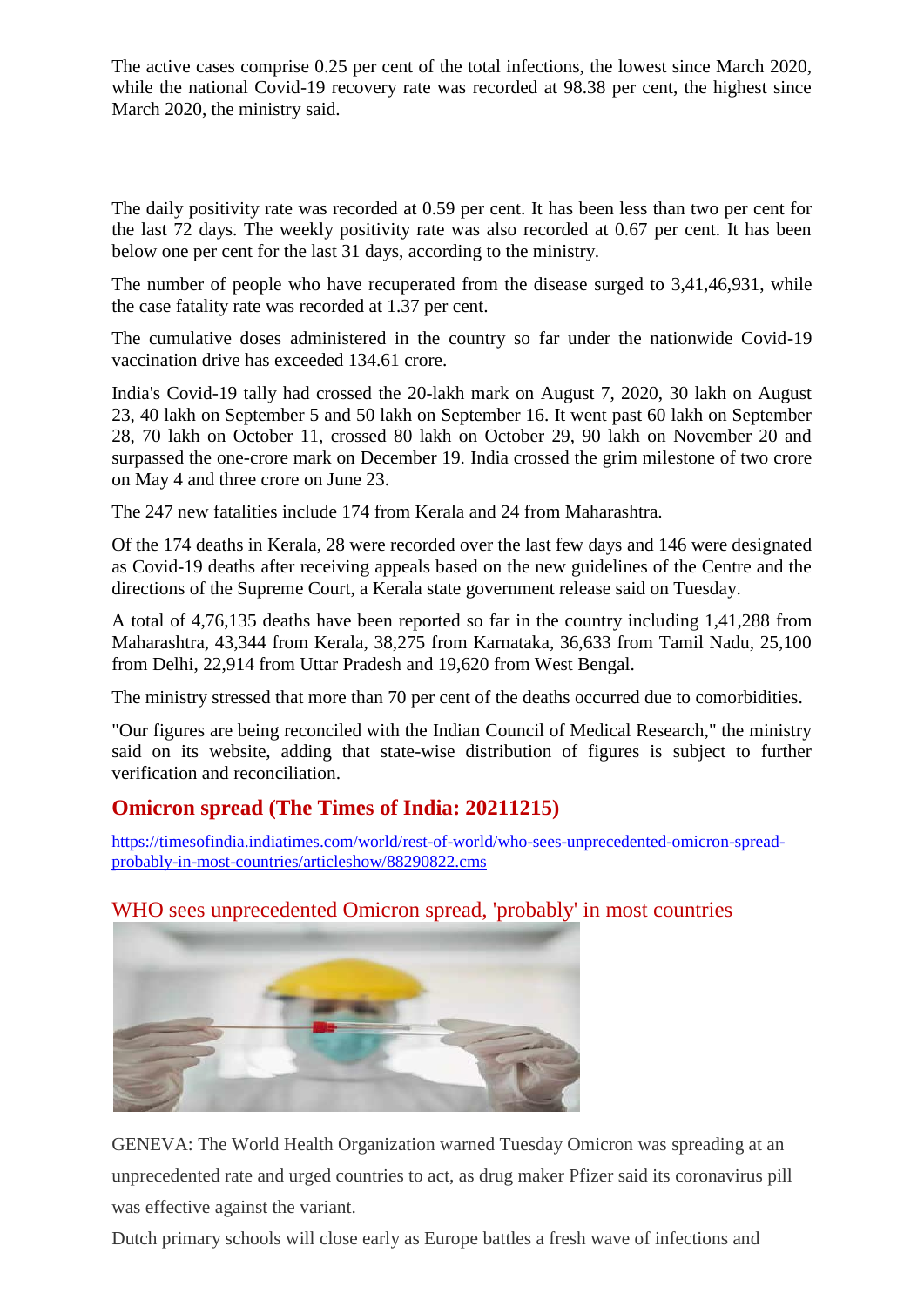hospital admissions, while British Prime Minister Boris Johnson faced a major parliamentary test seeking to impose fresh Covid curbs.

Omicron, first detected by South Africa and reported to the WHO on November 24, has a large number of mutations, setting alarm bells ringing since its discovery.

Early data suggests it can be resistant to vaccines and is more transmissible than the Delta variant, which was first identified in India and accounts for the bulk of the world's coronavirus cases.

WHO chief Tedros Adhanom Ghebreyesus told reporters the strain had been reported in 77 countries and "probably" spread to most nations undetected "at a rate we have not seen with any previous variant".

Omicron now accounts for around three percent of cases in the United States, a figure that is expected to rise rapidly as has been seen in other countries.

The United States is the nation hit hardest by the pandemic, and it crossed 800,000 known Covid-19 deaths on Tuesday, according to a Johns Hopkins University tracker.

Although Britain on Monday confirmed what is thought to be the world's first Omicron death, there is no proof yet that the variant causes more severe illness.

The WHO on Tuesday provided room for cautious optimism saying Africa had recorded a massive rise in cases over the past week but a lower number of deaths compared with previous waves.

But it urged countries to act swiftly to rein in transmission, protect their health systems and guard against complacency.

WHO expert Bruce Aylward strenuously warned against "jumping to a conclusion that this is a mild disease".

"We could be setting ourselves up for a very dangerous situation."

The warning came as Pfizer on Tuesday said clinical trials of its Covid pill reduced hospital admissions and deaths among at-risk people by almost 90 percent.

The American drug maker said its new treatment, Paxlovid, held up against Omicron in lab testing.

Chief executive Albert Bourla called the news a "game changer" and said he expected approval from the US medicines regulator as early as this month.

"This news provides another potentially powerful tool in our fight against the virus, including the Omicron variant," added US President Joe Biden.

A real-world study from South Africa has showed two doses of the Pfizer-BioNTech vaccine was 70 percent effective in stopping severe illness from Omicron.

Researchers called the results encouraging, though it represented a drop compared with earlier strains, underlining the threat of the coronavirus.

And the WHO added that low vaccination rates in regions including Africa -- where Omicron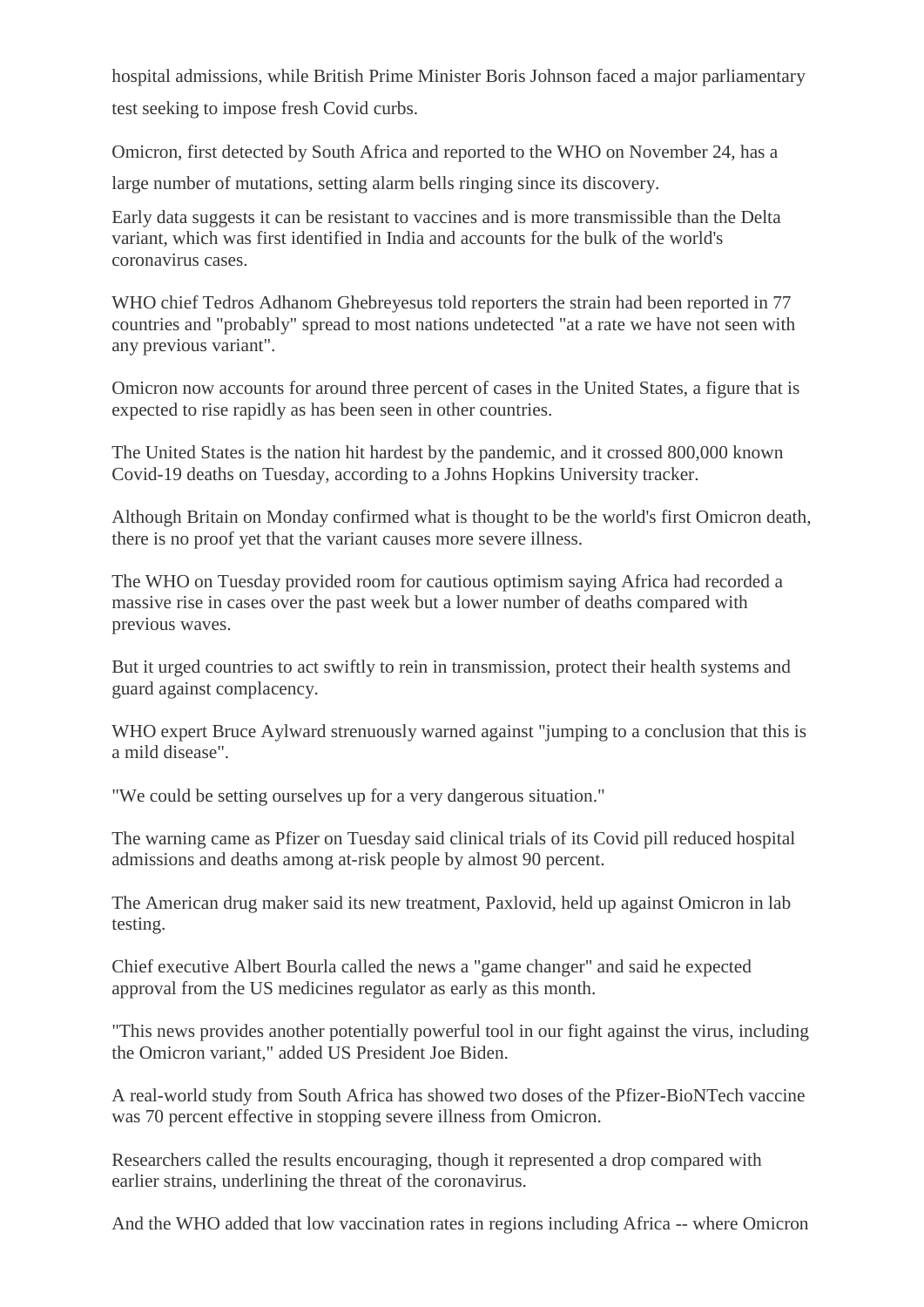was first detected -- would provide breeding grounds for new variants of the virus, which has known to have claimed more than 5.3 million lives around the world. Europe is the global coronavirus hotspot, recording 62 percent of the world's total cases in the past seven days, while the five countries with the world's highest infection rates are all European.

The Netherlands followed other European nations in reintroducing restrictions on Tuesday as Prime Minister Mark Rutte announced primary schools will shut next week and a night-time lockdown will be extended over Omicron fears.

Schools will close from December 20 instead of on December 25 due to concerns that children, among whom infection rates are the highest, could pass it on to older relatives.

France on Tuesday registered 63,405 new coronavirus cases -- its highest daily total since April -- even with more than 77 percent of its population having had at least one shot.

In neighbouring Britain, the ruling Conservative government on Tuesday suffered a major parliamentary rebellion as almost 100 of its MPs rejected new restrictions as the country responds to Omicron.

Boris Johnson's administration will introduce new rules on mask-wearing, daily testing to avoid isolation and vaccine passes for certain settings in England.

But many MPs from his own party believe the measures -- which only passed with opposition support -- are excessive and undermine basic freedoms.

Scientists have predicted the true number already infected with Omicron in Britain could be as high as 200,000 a day, while the English Premier League reported a record caseload that threatened further disruption to fixtures.

# **Six hospitalised for suspected Omicron (The Times of India: 20211215)**

[https://timesofindia.indiatimes.com/city/chennai/six-hospitalised-for-suspected-omicron-in-tamil](https://timesofindia.indiatimes.com/city/chennai/six-hospitalised-for-suspected-omicron-in-tamil-nadu/articleshow/88288490.cms)[nadu/articleshow/88288490.cms](https://timesofindia.indiatimes.com/city/chennai/six-hospitalised-for-suspected-omicron-in-tamil-nadu/articleshow/88288490.cms)



Six hospitalised for suspected Omicron in Tamil Nadu

CHENNAI: A 47-year-old man who arrived in Chennai from Nigeria via Doha tested positive for Covid-19 and has S-gene drop indicating Omicron, health minister Ma Subramanian said on Tuesday. Five of his relatives and contacts also tested positive on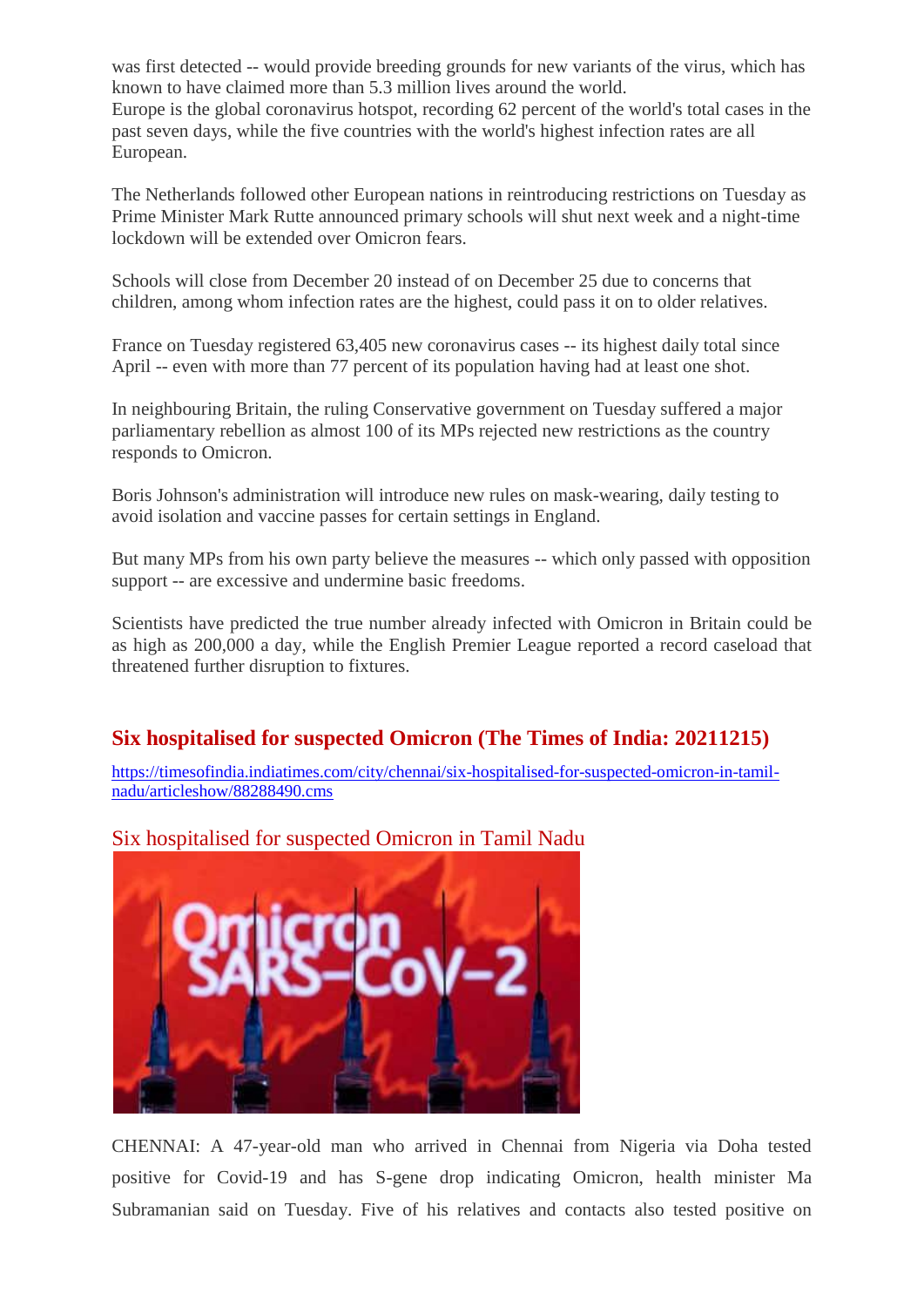Monday. All of them were admitted to the Covid-19 hospital on The King Institute of Preventive Medicine and Research campus in Guindy. "They are asymptomatic. There was Sgene drop in all of them. We have sent the samples for genome sequencing," the minister said.

1699 passengers from 'at risk' countries have tested positive

"We will be able to tag the virus as an Omicron variant only if the INSTEM lab in Bengaluru confirms it," Ma Subramanian said. If it turns positive, this will be the state's first Omicron cluster.

The passenger from Nigeria underwent a random test in the airport after landing. Two per cent of patients from non-high-risk countries are tested as part of routine surveillance. "While we test all passengers from countries listed as 'at risk' by WHO as per ICMR guidelines, we draw random samples from 2% of passengers travelling from other countries," he said. So far, the state has tested 11,459 passengers from 11 'at risk' countries and 1,699 passengers who have travelled from other countries over the past week. Of these, 37 passengers have tested positive for the viral infection.

While passengers from 'at risk' countries are not permitted to leave the airport till they get the RPTCR results, passengers from non-risk countries are allowed to go home after their samples are taken for tests. "The passenger from Nigeria went home. We brought him back to the hospital after his results turned positive. We also tested his relatives immediately. Initially, all of them were negative, but soon they developed mild symptoms. A second RTPCR test showed they were all positive," he said. Public health officials along with district health authorities and airport health team will now alert other passengers, close contacts and crew members about possible outbreak, officials said. "Passenger and crew have already been asked to contact the health department if they have flu-like symptoms. Our teams will also track them now," health secretary J Radhakrishnan said.

Director of Public Health Dr T S Selvavinayagam said the strongest weapons in the hands of the people were vaccines and Covid-appropriate behaviour. "We encourage all adults to take two doses of the vaccine. Everyone above five years should wear masks and maintain social distance," he said.

# **Omicron surge (The Times of India: 20211215)**

[https://timesofindia.indiatimes.com/india/jan-feb-may-see-omicron-surge-but-cases-may-be](https://timesofindia.indiatimes.com/india/jan-feb-may-see-omicron-surge-but-cases-may-be-mild/articleshow/88288883.cms)[mild/articleshow/88288883.cms](https://timesofindia.indiatimes.com/india/jan-feb-may-see-omicron-surge-but-cases-may-be-mild/articleshow/88288883.cms)

'Jan-Feb may see Omicron surge, but cases may be mild'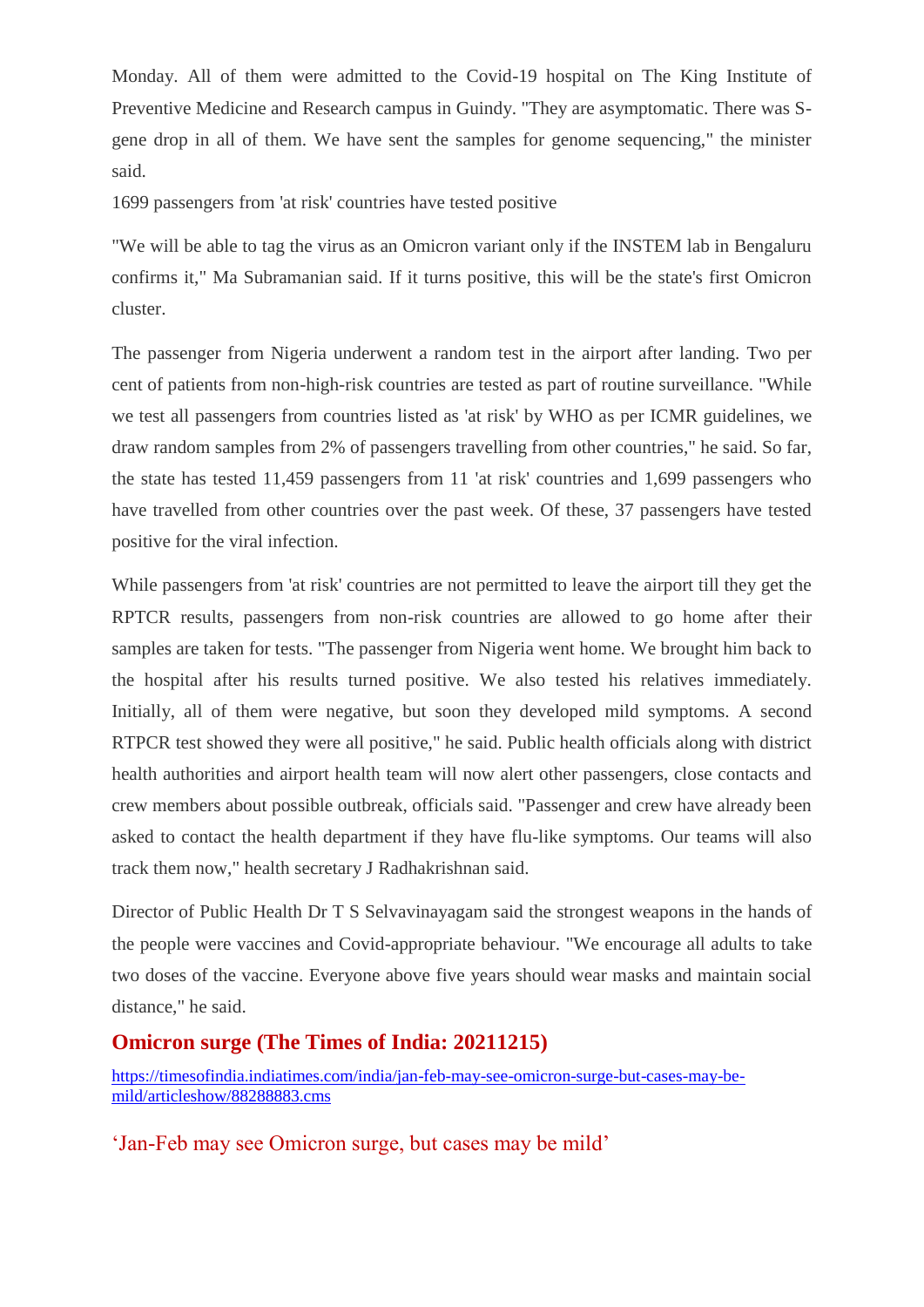

NEW DELHI: India could see a major surge in Omicron cases during January-February as the variant is expected to outpace the speed at which the Delta strain spread, a senior official source told TOI. He said the infections, however, are likely to remain mild. The spike, predicted after conducting modelling studies, should be no cause for panic as the infectious disease appears to be approaching a stage of endemicity in which transmissibility will remain high, but the virus will not cause severe disease, he said.

Meanwhile, WHO says Omicron is spreading at an unprecedented rate and is likely already present in most countries, though only 77 have reported cases.

Govt banks on vax to protect against severe Omicron attack The official said there was no reason to panic, adding, "We need to work on controlling Omicron's transmissibility."

The WHO's latest brief on Omicron says it is likely that the new SARS-COV2 strain will outpace the Delta variant in spots where community transmission occurs. Delta variant, which caused the devastating second wave worldwide earlier this year, still continues to be the dominating variant in India and across the globe.

Health officials in India maintain that though an upsurge in Omicron cases is expected over next couple of months and it will gradually overtake Delta, the infectons may not overwhelm the healthcare system. "Our efforts are focused at ramping up double dose vaccination so that the majority of the population is protected against severe disease and death. Data from other countries shows that Omicron is causing only mild disease. So in a situation where we are able to protect our high risk population with vaccine, there is no cause for worry," the official said.

The Centre has asked states to focus on containment measures to limit transmission and ramp up coverage of double dose of vaccine.

# **Coronavirus (The Times of India: 20211215)**

[https://timesofindia.indiatimes.com/city/noida/26-cases-already-this-month-in-gzb-highest-since](https://timesofindia.indiatimes.com/city/noida/26-cases-already-this-month-in-gzb-highest-since-august/articleshow/88286271.cms)[august/articleshow/88286271.cms](https://timesofindia.indiatimes.com/city/noida/26-cases-already-this-month-in-gzb-highest-since-august/articleshow/88286271.cms)

#### 26 cases already this month in Gzb, highest since August

Ghaziabad: Six persons tested positive in Ghaziabad on Tuesday. Four of them are from one family that recently returned from Goa.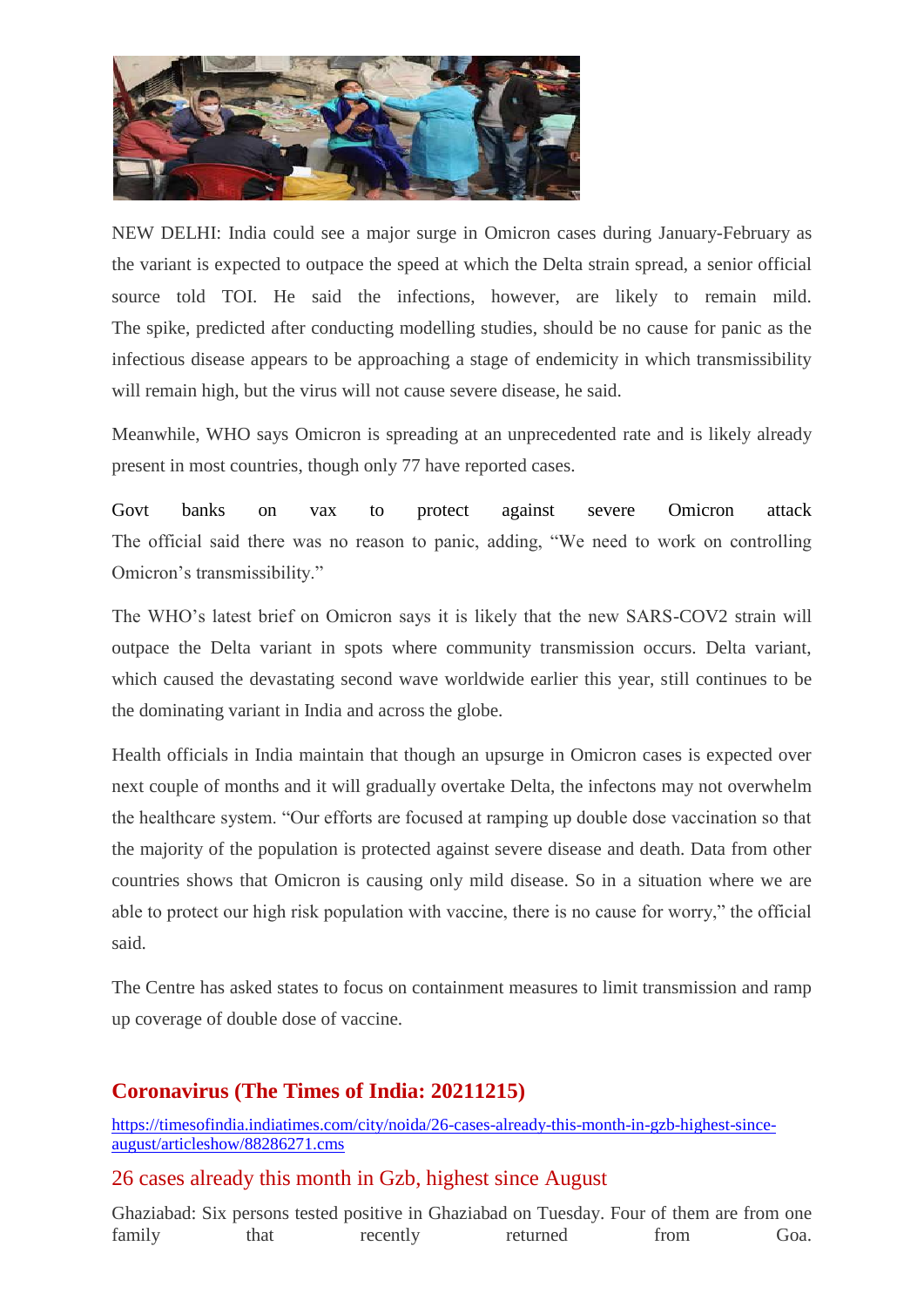The health department will initiate a testing drive in Nehru Nagar, where the family lives. In the first two weeks of this month, Ghaziabad has already reported 26 positive cases, the highest since August.

According to the health department's data, the district had reported 26 cases in whole of August, but the numbers came down to 18 the next month and further to 14 in October and just six in November. While the sample positivity rate was 0.02% in August, it stood at 0.01% for the next three months. In December, the positivity rate has risen marginally to 0.04%.

The Nehru Nagar family of four tested positive after they returned from a trip to Goa and then to Karnala. They reached home on December 11, after which everyone complained of fever. They got a Covid test done, and all of them were found positive. The family comprises a 48-year-old man, his 46-year-old wife and two sons (19 and 21). Everyone in the family has taken both doses of the vaccine and is in home isolation at present.

The other two persons who tested positive on Tuesday were a one-year-old child and his mother, residents of a highrise in Indirapuram. The 26-year-old mother had come in contact with an infected person, after which she got a test done. Both she and her son are asymptomatic.

Four patients were discharged from hospitals on Tuesday. There are 22 active cases in the district currently.

"All patients are being monitored and medical kits have been distributed among them. Their samples have been sent for genome sequencing too. People living nearby have been tested in camps we put up in Nehru Nagar and Indirapuram," district surveillance officer RK Gupta said.

There were no fresh cases in Crossings Republik, where eight persons from two nearby housing societies had tested positive over the past few days. More than 500 people have been tested in the two societies of the township so far.

#### Covid admissions

Officials in Ghaziabad have clarified that Covid patients will be admitted to hospitals through the health department only. "A comprehensive system will be put in place. This time, patients will be admitted to hospitals only through the Covid control room. They will be sent to another hospital only when one facility is full. First, government hospitals will be filled. This way, we can ensure that those who urgently need hospitalisation get beds," additional chief medical officer Sunil Tyagi said.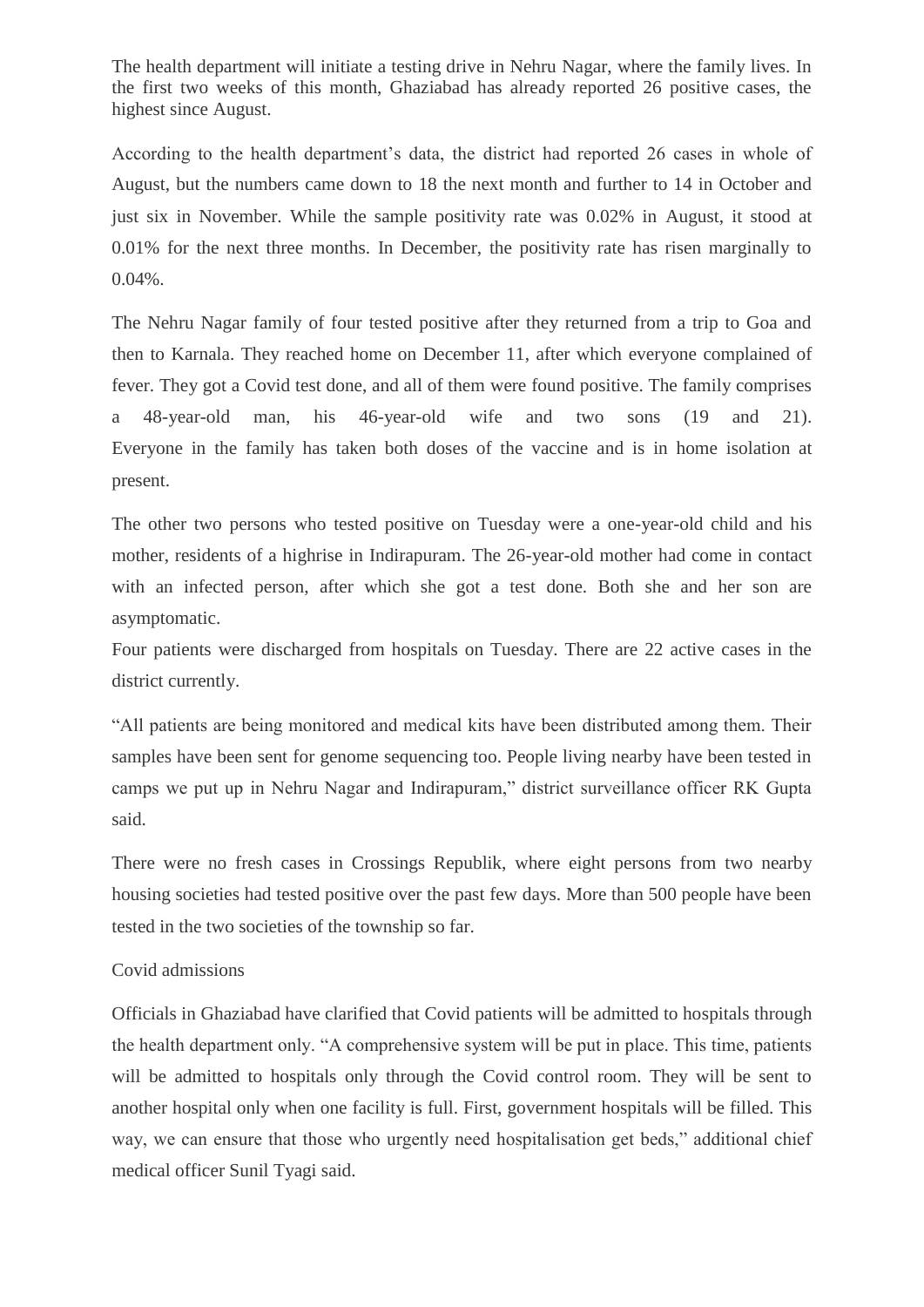# **DIABETIC RETINOPATHY: (The IndianEXPRESS: 20211215)**

[https://indianexpress.com/article/lifestyle/health/diabetes-diabetic-retinopathy-diabetic-macular](https://indianexpress.com/article/lifestyle/health/diabetes-diabetic-retinopathy-diabetic-macular-edema-symptoms-prevention-7615582/)[edema-symptoms-prevention-7615582/](https://indianexpress.com/article/lifestyle/health/diabetes-diabetic-retinopathy-diabetic-macular-edema-symptoms-prevention-7615582/)

Diabetic retinopathy: All you need to know about this complication of diabetes "It's important to know only a few diabetic retinopathy patients can actually reverse vision-

threatening sequelae once they set in," said Dr Ajay Dudani

Diabetic [retinopathy](https://indianexpress.com/article/lifestyle/health/what-is-diabetic-retinopathy-blurred-vision-diabetics-5187809/) is a leading cause of vision loss in working (20-65 years) adults, and globally, one out of every three diabetic patients tend to develop Diabetic Macular Edema (DME), as per diabetesjournal.org,

Estimates suggest that 17.6 to 28.9 per cent of [diabetics](https://indianexpress.com/article/lifestyle/health/lockdown-stress-anxiety-blood-sugar-levels-diabetics-6478734/) in India suffer from diabetic retinopathy. This disease also has ramifications in terms of lower productivity among the country's working population, and the consequent economic loss.

"Hence, young diabetics must aggressively start controlling their sugar levels and go for retina check-ups once a year, even if they do not have any vision problems," said Dr Raja Narayanan, general secretary, Vitreoretinal Society of India.

DME, caused by [diabetes,](https://indianexpress.com/article/cities/chandigarh/diabetics-must-get-regular-retina-checks-to-avoid-vision-loss/) is a chronic and progressive condition that affects the back of the eye i.e., the retina. With DME, fluid accumulates in the macula – a part of the retina that controls the most detailed vision abilities – due to leaking blood vessels.

With diabetes patients being 25 times more at risk of losing their vision compared to the rest of the population, experts urge utmost importance be given to timely treatment.

Dr Chaitra Jayadev, senior vitreo-retinal consultant, Narayana Nethralaya Eye Institute, Bangalore said, "Roughly <sup>3</sup>/<sub>4</sub> of patients walking into our clinic have diabetes. Across India, diabetic retinopathy affects 20-28 per cent of the population, out of which 10 per cent have sight-threatening conditions like macular edema or proliferative diabetic retinopathy. Although we've noticed a trend of low healthcare seeking behaviour, the younger population of 25-to-35-year-olds are coming to clinics earlier, with nearly five per cent of them presenting with active disease."

Symptoms to watch out for

Blurred, fuzzy, or distorted vision, impaired colour vision, decreased contrast or colour sensitivity, experiencing dark spots, straight lines that appear wavy or crooked, difficulty seeing at a distance or vision loss.

Keep diabetes, glucose, and cholesterol levels in check

Effectively controlling these parameters can prevent or delay the onset of diabetic retinopathy. There are smart wearables that one can use for continuous glucose monitoring. For DME patients, managing and monitoring diabetes is the most critical component of limiting further disease progression.

Lifestyle changes matter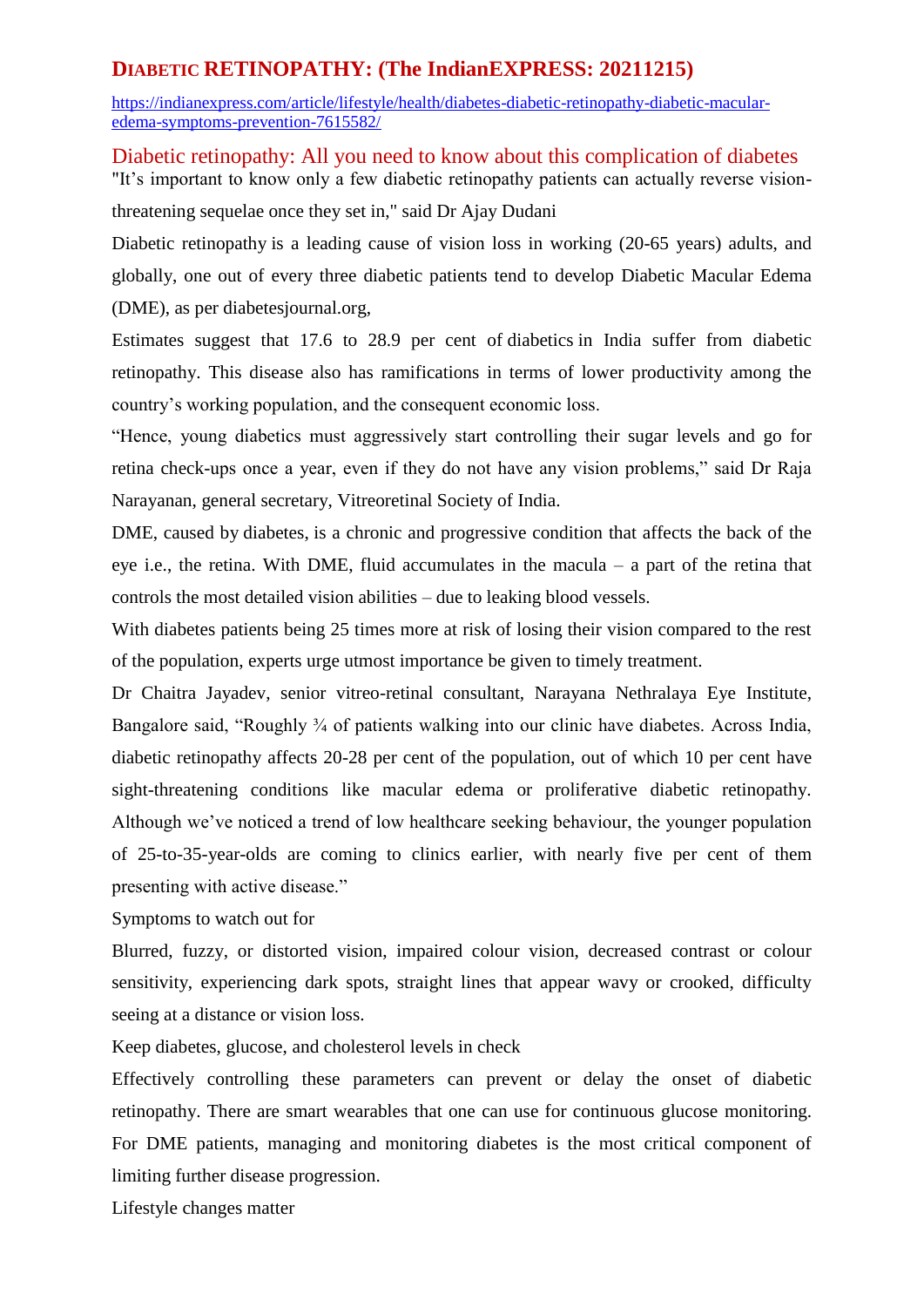Patients of DME should aim to quit smoking, switch to a healthy diet that includes vegetables and fruits, engage in meditation and regular physical activity. Since [obesity](https://indianexpress.com/article/lifestyle/health/obesity-heart-health-inflammation-body-symptoms-treatment-7422745/) is one of the leading risk factors of diabetic retinopathy, an active lifestyle goes a long way in helping patients manage this eye disease.

Adhere to medical treatment

For patients of DME, compliance or treatment adherence are necessary to enable good therapy outcomes. Given the progressive nature of retinal diseases, strict adherence to treatment, follow-ups are critical to avoid vision loss.

Dr Ajay Dudani, CEO Vitreoretinal Surgeon, Mumbai Retina Centre, said that while young diabetics today are more aware of the disease and the treatment, they are unable to control their blood glucose levels owing to their current lifestyle.

"It's important to know that only a few diabetic retinopathy patients can actually reverse vision-threatening sequelae once they set in. The rest continue to progress even with strict glycaemic control, therefore, as doctors, we emphasise on regular screening, follow-ups, and adherence to treatment," said Dr Dudani.

It is important for DME patients to learn to cope with their condition better, especially at the early stages of diagnosis. Experts mention that this disease can severely affect [mental](https://indianexpress.com/article/lifestyle/health/foods-mental-health-mind-boost-mood-healthy-eating-healthy-diet-7486386/) health, and addressing these effects are equally important along with medical treatment.

# **Coronavirus (Hindustan: 20211215)**

[https://www.livehindustan.com/national/story-our-vaccines-covishield-covaxin-may-become](https://www.livehindustan.com/national/story-our-vaccines-covishield-covaxin-may-become-inefficient-in-emerging-situation-omicron-variant-says-vk-paul-niti-ayog-member-5331498.html)[inefficient-in-emerging-situation-omicron-variant-says-vk-paul-niti-ayog-member-5331498.html](https://www.livehindustan.com/national/story-our-vaccines-covishield-covaxin-may-become-inefficient-in-emerging-situation-omicron-variant-says-vk-paul-niti-ayog-member-5331498.html)





ओमिक्रॉन के खतरे के बीच जहां एक तरफ ज्यादा से ज्यादा टीकाकरण पर फोकस है तो वहीं नीति आयोग के सदस्यो डॉक्टर वीके पॉल ने ऐसा बयान दिया है जिससे कोरोना को लेकर एक बार फिर से टेंशन बढ़ सकती है। वीके पॉल ने मंगलवार को कहा कि उभरती परिस्थितियों में हमारे कोरोना टीकों के अप्रभावी होने की आशंका है।

वीके पॉल ने कहा, 'ऐसी प्रबल संभावना है कि उभरची परिस्थितियों में हमारे टीके बेअसर हो जाएं। इसलिए एकजुट होकर कोरोना के नए वैरिएंट का सामना करने के लिए टीका बनाने की जरूरत है।' उन्होंने कहा कि दवाओं के विकास के लिए पहले से ठोस दृष्टिकोण की जरूरत है।

इंडिया टुडे की खबर के मुताबिक, पॉल ने कहा कि अभी प्राथमिकता यह सुनिश्चित करना है कि दुनियाभर में वैक्सीन पहुंचे और कोई भा पीछे न रहे। उन्होंने कहा कि महामारी से निपटने के लिए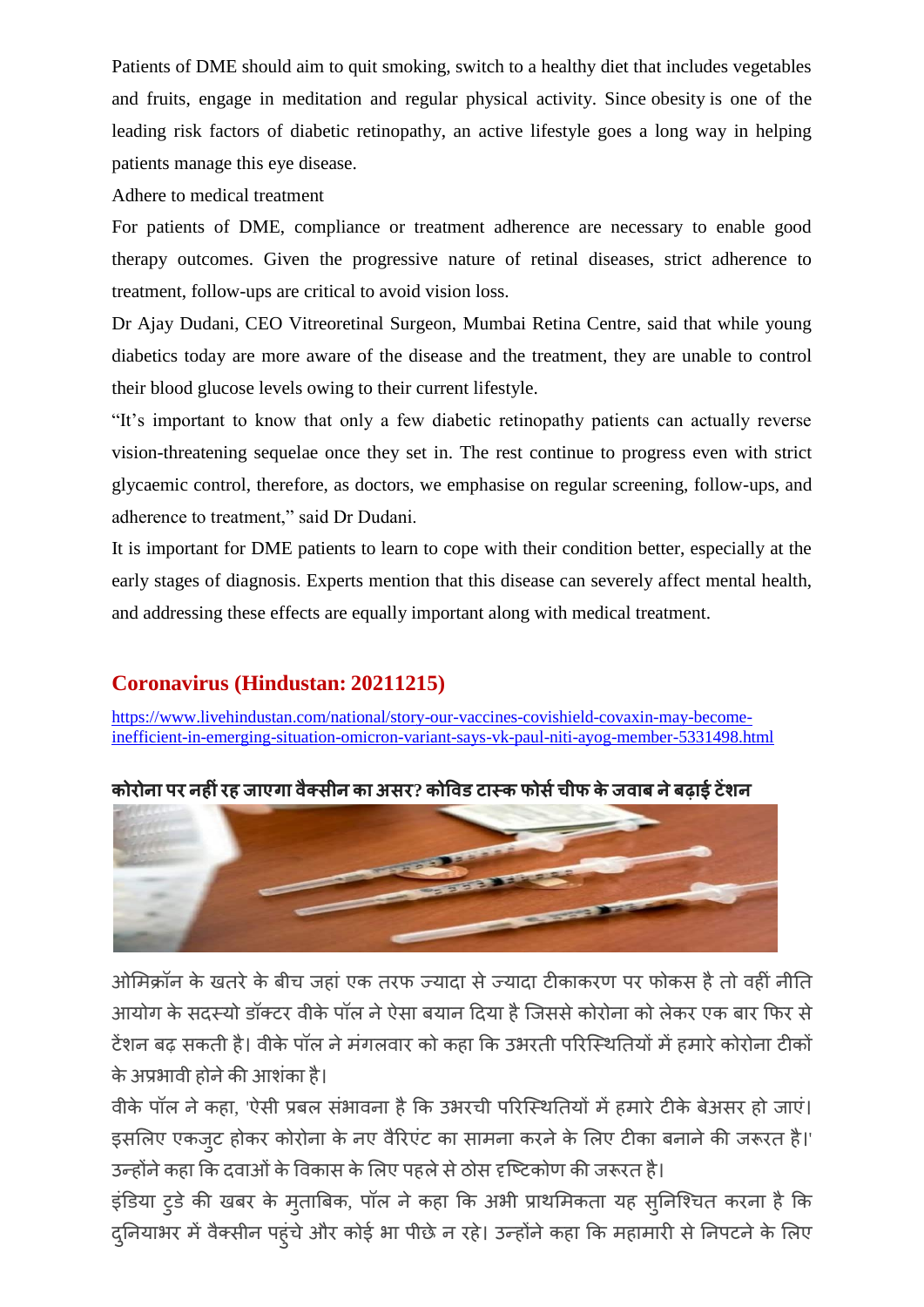विज्ञान में निवेश पर जोर दिए जाने की भी जरूरत है। पॉल सीआईआई पार्टनरशिप समिट में बोल रहे थे।

बता दें कि भारत में ओमिक्रॉन के केस अब बढ़कर 61 पर पहुंच गए हैं। वहीं, ब्रिटेन में भी यह तेजी से पैर पसार रहा है। ब्रिटेन में इस साल जनवरी के बाद से अब तक के सबसे ज्यादा नए कोविड केस दर्ज किए गए हैं। अकेले ब्रिटेन में ही ओमिक्रॉन वैरिएंट के 5 हजार मामले आ चुके हैं।

# **Omicron new cases (Hindustan: 20211215)**

[https://www.livehindustan.com/national/story-india-reports-6984-new-covid-cases-active-caseload](https://www.livehindustan.com/national/story-india-reports-6984-new-covid-cases-active-caseload-declines-to-87-thousand-lowest-since-march-2020-5331359.html)[declines-to-87-thousand-lowest-since-march-2020-5331359.html](https://www.livehindustan.com/national/story-india-reports-6984-new-covid-cases-active-caseload-declines-to-87-thousand-lowest-since-march-2020-5331359.html)

 **, ; अ 87** 

चल रहा इलाज



देश में एक बार फिर से कोरोना के नए मामलों में मामूली बढ़त देखने को मिली है। स्वास्थ्य मंत्रालय की ओर से जारी ताजा आंकड़ों के मृताबिक, देशभर में पिछले 24 घंटे के अंदर कोरोना के 6 हजार 984 नए केस दर्ज किए गए हैं। हालांकि, राहत की बात यह है कि इस अवधि में ठीक होने वाले कोरोना मरीजों का आंकडा नए मामलों से ज्यादा रहा।

पिछले एक दिन में कोरोना के कुल 8 हजार 168 मरीज ठीक हुए हैं। इसी के साथ देश में अब तक कोरोना से कुल 3 करोड़ 41 लाख 46 हजार 931 लोग ठीक हो चुके हैं। रिकवरी दर भी लगातार 98.38 प्रतिशत से ज्यादा बना हुआ है।

वहीं, कोरोना के ऐक्टिव यानी इलाजरत मामले तेजी से घट रहे हैं। फिलहाल देश में 87 हजार 562 कोविड ऐक्टिव केस हैं, जो अब तक आए कुल मामलों का सिर्फ 0.25 प्रतिशत है। वहीं, एक दिन में कोरोना के 247 मरीजों की मौत भी ह़ई है।

# **Omicron cases (Hindustan: 20211215)**

[https://www.livehindustan.com/national/story-covid-19-omicron-variant-scientist-said-about-future](https://www.livehindustan.com/national/story-covid-19-omicron-variant-scientist-said-about-future-mutation-of-virus-5330698.html)[mutation-of-virus-5330698.html](https://www.livehindustan.com/national/story-covid-19-omicron-variant-scientist-said-about-future-mutation-of-virus-5330698.html)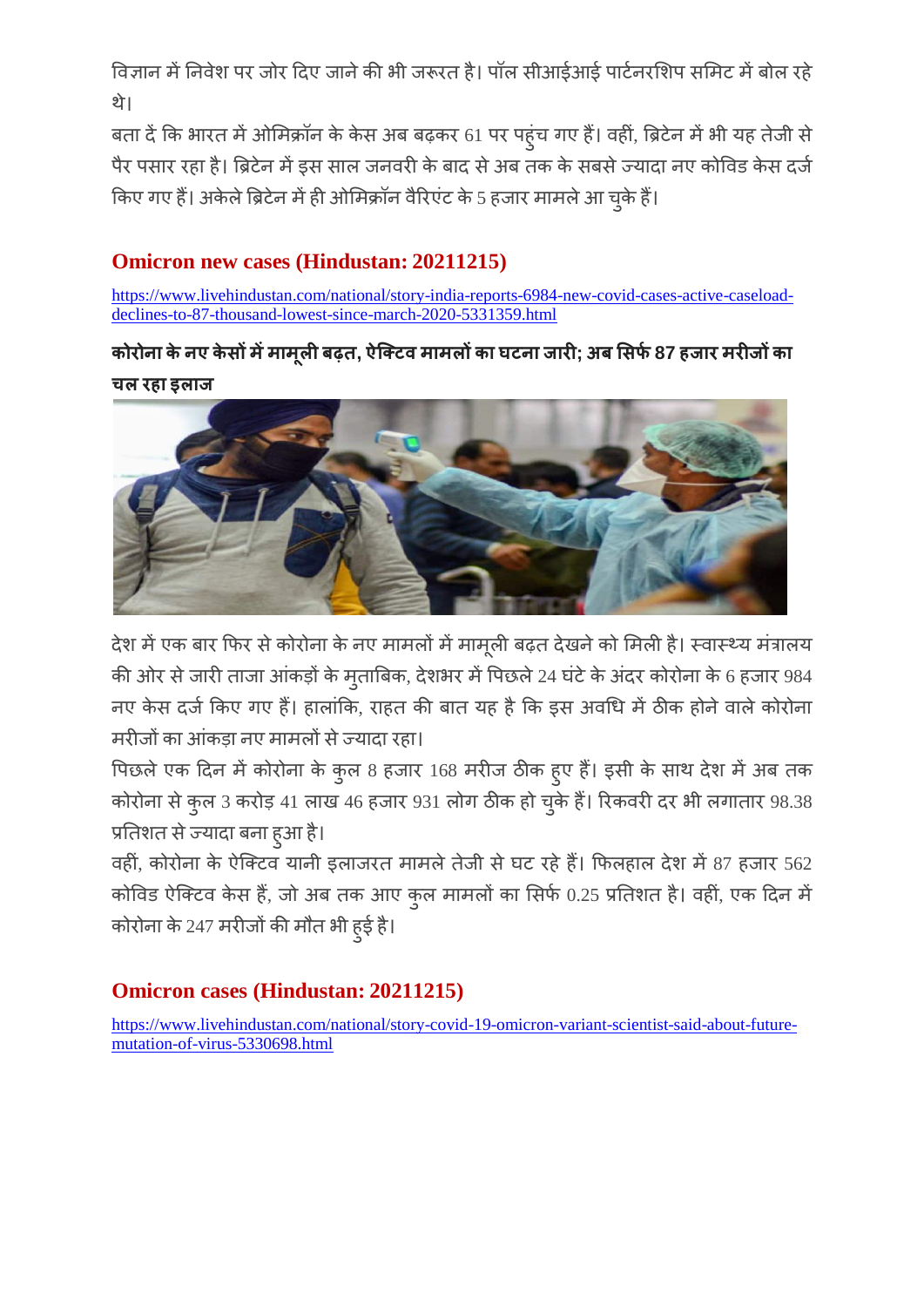आेमिक्रॉन से आगे क्या हो सकते हैं हालात, चार वैज्ञानिकों ने अभी ही बताया



कोरोना वायरस के नए वेरिएंट ओमिक्रॉन के 63 से अधिक देशों में फैलने के बीच वैज्ञानिक इससे उत्पन्न होने वाली भावी परिस्थितियों और चुनौतियों का अनुमान लगाने में जुट गए है। ओमीक्रोन से दुनियाभर में अभी केवल एक डर का आलम यह है कि दुनिया के कई देश बचाव के लिए बूर चला रहे हैं।

दो जीव वैज्ञानिकों-केपटाउन यूनिवर्सिटी के असिस्टेंट प्रोफेसर डेरेन माटिन और टेपल यूनिर्वासेटी के प्रोफेसर सर्जेई पो लेकर एक अनुमानित खाका पेश किया। इसमे बताया गया कि नए वेरिए आगामी दिनों में किस तरह के हालात बन सकते हैं। इस अनुमान का आधार है-प्रतिरोधकता। वायरस में कितना म्यूटेशन या बदलाव होगा, यह इस बात पर है कि उसकी चपेट में आने वालों में कितनी प्रतिरोधकता है या उसे किस तरह के अन्य प्रतिरोध का सामना करना पड़ रहा है।वैज्ञानिकों ने ओमिक्रॉन को लेकर चार तरह के परिदृश्य का अनुमा

# 1 **शू**न्य

प्रतिरोधकता के अभाव में ओमिक्रॉन बिना किसी दबाव के फैलेगा जैसे कि शुरुआ में कोरोना वायरस फैल रहा था। लेकिन अब ऐसी परिस्थिति नहीं है, क्योंकि दुनि बड़ी संख्या में लोग संक्रमित हो चुके हैं या टीका लगवा चुके दुनियाभर में ठीक उसी तरह फैलने की आशंका नहीं है, जैसे कि चीन के वुह पहले मिला कोरोना वायरस फैल रहा था।

# 1.1 कम प्रतिरोध

बाहरी या भीतरी प्रतिरोध का सामना करने पर ओमिक्रॉन और अधिक बलवान हो सकता है। ऐसी स्थिति में यह धीरे-धीरे खुद को और दौरान लोगों को संक्रमित करने की इसकी गति, एंटीबाँडी को चकमा देने का गुण और मारक क्षमता में कमी नहीं आएगी। कुछ समय बाद वायरस में अतिरिक्त म्यूटें पर इसकी संक्रमण दर और मारक क्षमता बढ़ जाएगी।